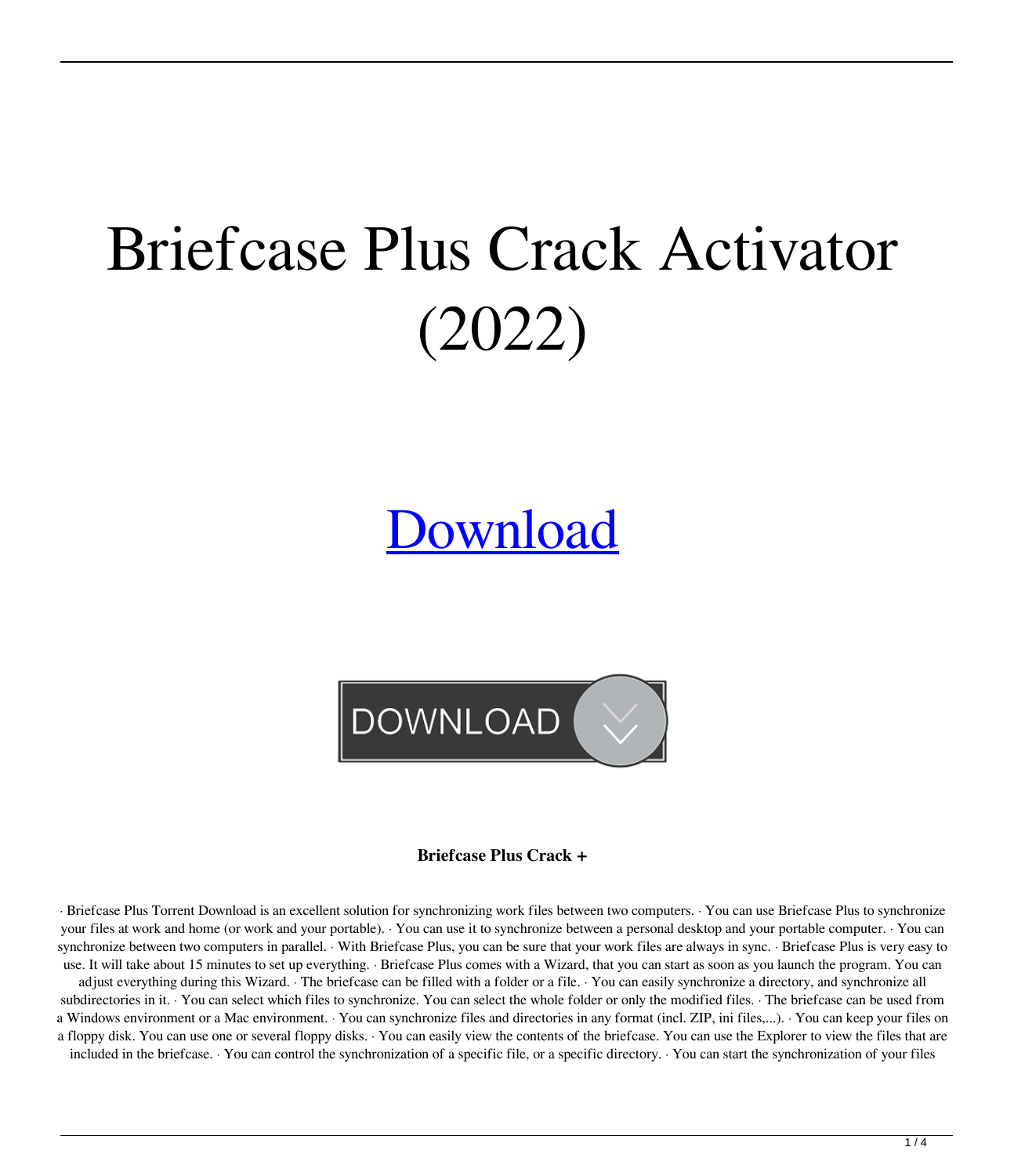directly in the briefcase, or as a background task. · You can easily recover a file that has been lost. · The briefcase will work on Windows 2000, Windows XP, Windows Vista, Windows 7, and Windows 8. · Windows Vista and Windows 7: the briefcase will work in a safe mode. · You can choose between file sync and directory sync. · You can choose whether you want to synchronize files or only directories. · You can select whether you want to see the briefcase file as an archive, or as a directory. · You can easily browse the briefcase file using the Explorer. · You can select how to organize the files. You can organize the files by name, by size, by date, by file type, or by any other criteria. · You can define your own criteria for the order of the files. · You can select to keep the list of

#### **Briefcase Plus Full Version [Win/Mac] 2022 [New]**

• Added Keymacro to make it possible to copy and paste between applications without selecting them first. • Added a powerful search and replace tool that looks for a text string anywhere within the selected range of lines and offers you a find/replace dialog, with a number of choices as to where to find the search string in the files selected. • Enabled and updated the syntax of the built-in bash script to handle the required new options. • Added a keymacro, and an additional functionality to the keymacro selection dialog, to handle the following options:  $+$  Align text to a vertical or horizontal line  $+$  Use of the arrows

to switch between fields in a tag + Unselect all entries + Select all entries • Fixed a "curtain" issue for short lines, and made it possible to modify the maximum lines displayed in the tag line edit field. • Fixed an issue that prevented the keymacro selection dialog from showing up under some circumstances.

• Fixed several edge cases. • Fixed an issue where fields with a trailing are sometimes not automatically selected in the quick lookup dialog. • Fixed the Ctrl+PageUp and Ctrl+PageDown shortcuts to take you to the beginning or the end of the selection range. • Fixed the shortcut to put the mouse cursor on the insertion point of the selected tag line. • Fixed a crash bug when using the Advanced menu in the keymacro selection dialog. • Fixed an issue that prevented the keymacro selection dialog from appearing when the file type is set to "All files", and when there are more than 100 files in the file list. • Fixed several issues in the keymacro dialog. • Fixed several minor issues in the console, and added a new tag line to help you create comments. Briefcase Plus Cracked

Accounts can be downloaded here: Features • Bounds of the selected range of lines in the files • Aligns the text in the selected range to a vertical or horizontal line • Copies and pastes from a clipboard • Fills in the tags with the data in a range of lines in the files selected • Fills in the contents of all files in the briefcase with the data in a range of lines in the files selected • Finds and replaces strings of text in a range of lines in the files selected • Handles ".\*", " 77a5ca646e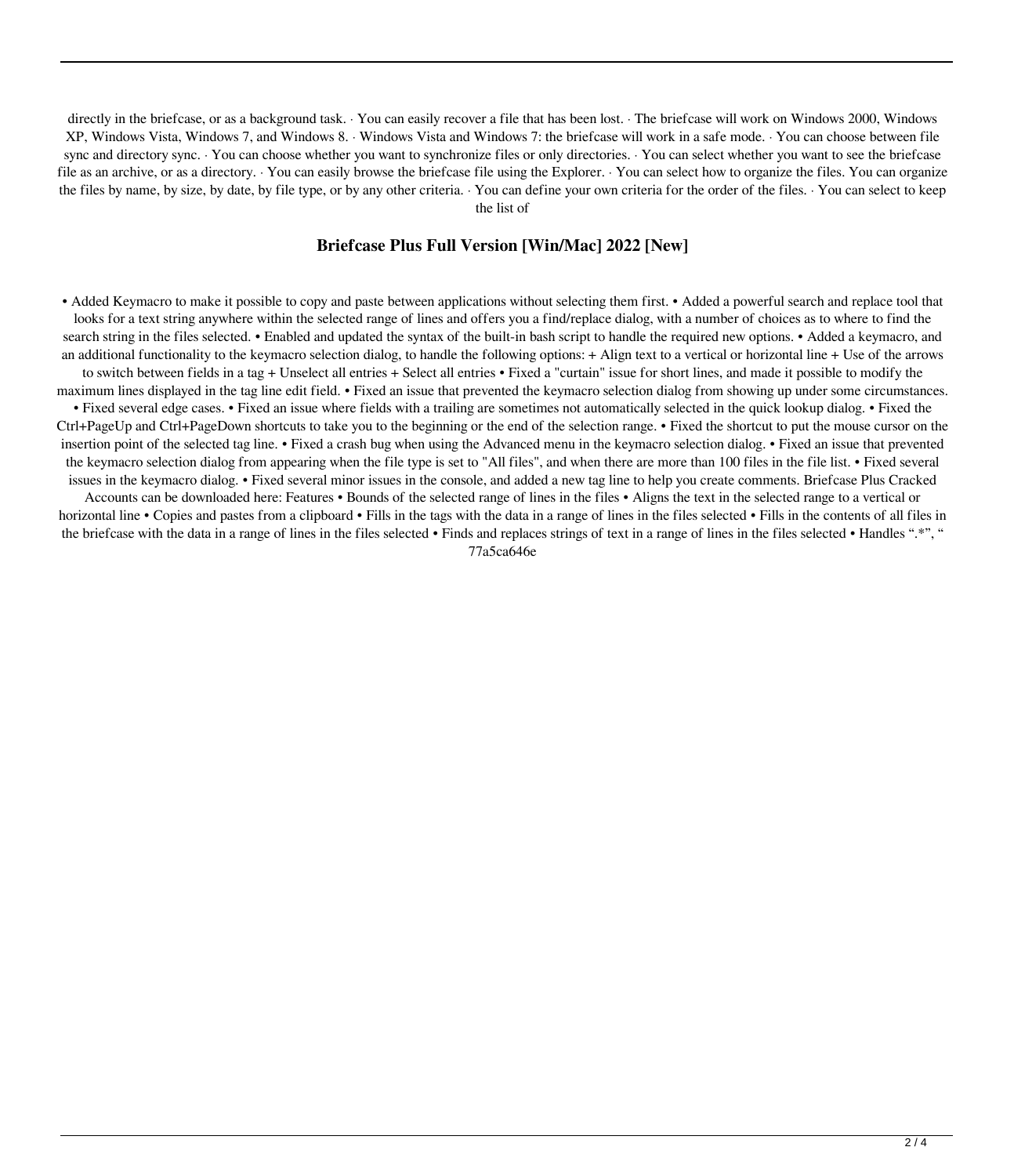#### **Briefcase Plus Crack +**

Using Briefcase Plus, you can synchronize files between two computers, or between a desktop and a portable computer, or between a mobile phone and a computer. Features: The use of the briefcase feature is quite simple. You start the application, which starts a web server on your computer. If you choose to use a briefcase, you must open the briefcase, which will start a web server. Thereafter, all files in the briefcase are loaded and synchronised between the two computers, or between the desktop and the portable, or between the phone and the computer. Using the collection of files in the briefcase, you can work on the first computer, and then go to the second computer, or the other computer, and work again on your files, which are in the briefcase. The transfer of the files can be manual, or automatic. Manual transfer: When you have set up the transfer to be automatic, you will be able to initiate the transfer of the files from the first computer, to the second, or any other computer, from the briefcase. You can set a period to initiate the automatic transfer. During the time period, files are automatically copied to the second computer, or the other computer, which can be the same computer, or a different computer. To synchronise a specific folder, you can select the folder, and then select it from the list of folders, which are in the briefcase. You can also specify what to do with the files, whether to simply update the files, or to delete them from the original computer. Automatic transfer: When you start the application, and it starts a web server, it will check whether the briefcase is loaded. If not, it will check whether the file server and the collection of files are synchronized, if not it will sync them. During the transfer, the transfer will start after a specified time. You can specify the start time of the transfer, or whether it should be started when you have completed the task, or when the computer is idle. There is also a possibility to deactivate the transfer when you are working with the computer. The briefcase can hold: In the briefcase you can work on files from the collection of files, and when you have finished, you can synchronize your files, or you can synchronize some files, and remove the files you have not synchronized. The purpose of the collection of files in

#### **What's New in the?**

· Two-way synchronization between two folders. · Compresses the content of the briefcase. The size of the briefcase will decrease by up to 50%. · File size limit: 500MB per file. · Loading a new file in a briefcase automatically updates the recent changes history of that file. · Saves the history of recently used files. If you choose to store them in a file, Briefcase Plus will use it. · Synchronizes folders and subfolders (including hidden and system files) with two-way synchronization. · Set the time interval in which the synchronization will be performed. If you want to perform a synchronize every hour, you can set it to (1,0,0), for example. · You can load a briefcase on one computer, and synchronize it on another computer. · Automatic (or manual) backup and restore of the briefcase (on the same computer). · You can load a briefcase on one computer and restore the briefcase on another computer. · You can load an empty briefcase on one computer, and synchronize it on another computer. · You can load a blank briefcase on one computer, and synchronize it on another computer. · Drag and drop files directly on a briefcase, which will synchronize them. This works both for folders and subfolders. · One instance of Briefcase Plus runs on a computer in the background. You can add one or several synchronizations (which are counted as separate instances of Briefcase Plus). · Open a briefcase on one computer, and drag a file on another computer (or use the standard Drag and Drop with right click menu), which will synchronize the two files. · Open the Briefcase on one computer, and you will see a list of recent changes. If a file has been modified on the second computer, you will see that the file has been synchronized. · The context menu contains functions to restore and create new synchronizations. · Switch to the file manager if the contents of the briefcase do not fit in the screen. · Use the context menu to edit the context menu entries. · Deactivate the operation of Briefcase Plus by pressing the Esc key. Screenshots: · Synchronize a folder on two computers. · You can also use the contextual menu to synchronize folders and subfolders. · Two computers. &middot